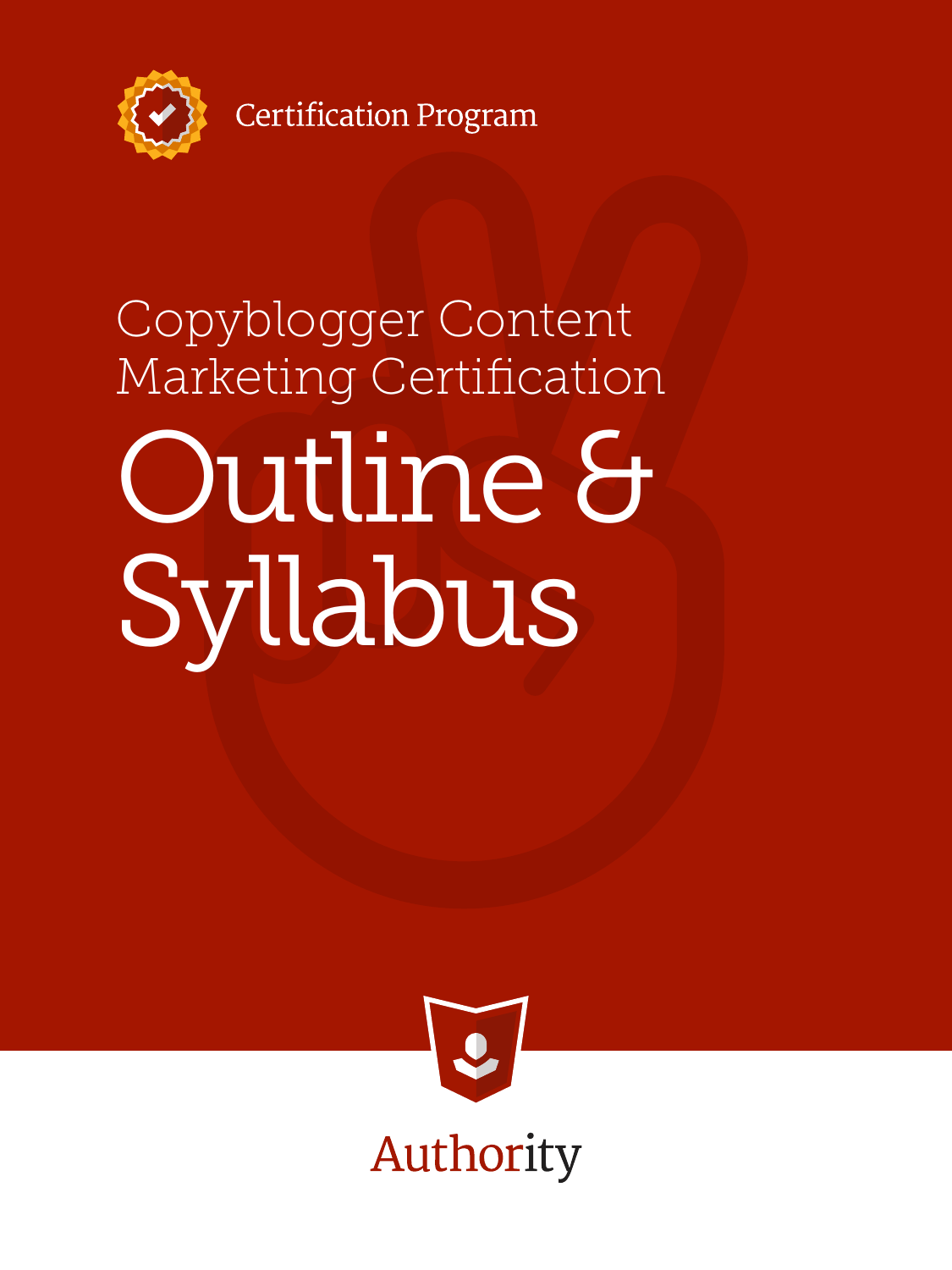# Thinking about registering for our Certification course? Here's what you need to know.

# A (very) short history of the Copyblogger Content Marketer Certification program

The Copyblogger Content Marketer Certification program began in 2013. We created it to provide intense professional education to writers who offer content marketing services.

The Certification program was developed out of necessity. As an industry leader (since 2006!) in the field of content marketing, people were constantly asking us to recommend writers.

The only way we knew how to recommend a writer without reservations was to teach our most important content marketing strategies in-depth, ask

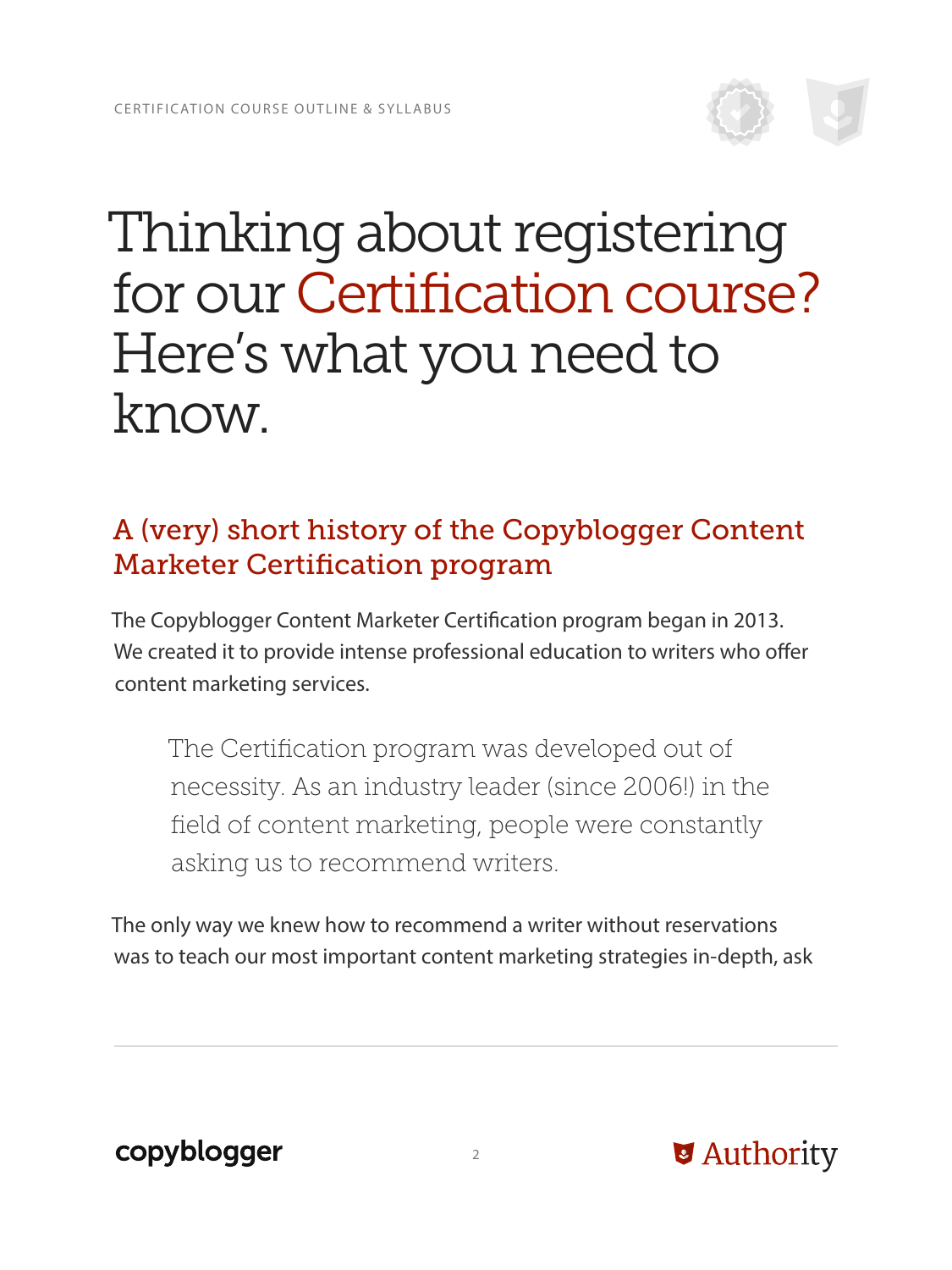

Certification candidates to apply to demonstrate their work, and have our editorial team individually review each application.

Program members who apply and pass the Certification process are featured on Copyblogger's [Certified Content Marketer page.](http://www.copyblogger.com/certified-content-marketers/) We promote this page across all our product lines at Rainmaker Digital, which include the Copyblogger blog, Rainmaker FM, StudioPress Premium WordPress themes, and the Rainmaker Platform.

And we promote the page in other ways. For example, Brian Clark recently talked the page up when he was interviewed on the ultra-popular EntreLeadership podcast.

Whenever we're asked, "Where can I find a terrific writer?" … that page is our answer.

Which is probably why Aaron Wrixon says:

"I get a whole lot of emails that start with 'Hey, I found you on the Copyblogger site.' When I build an addition on my house I'm going to call it the Copyblogger Wing." –Aaron Wrixon

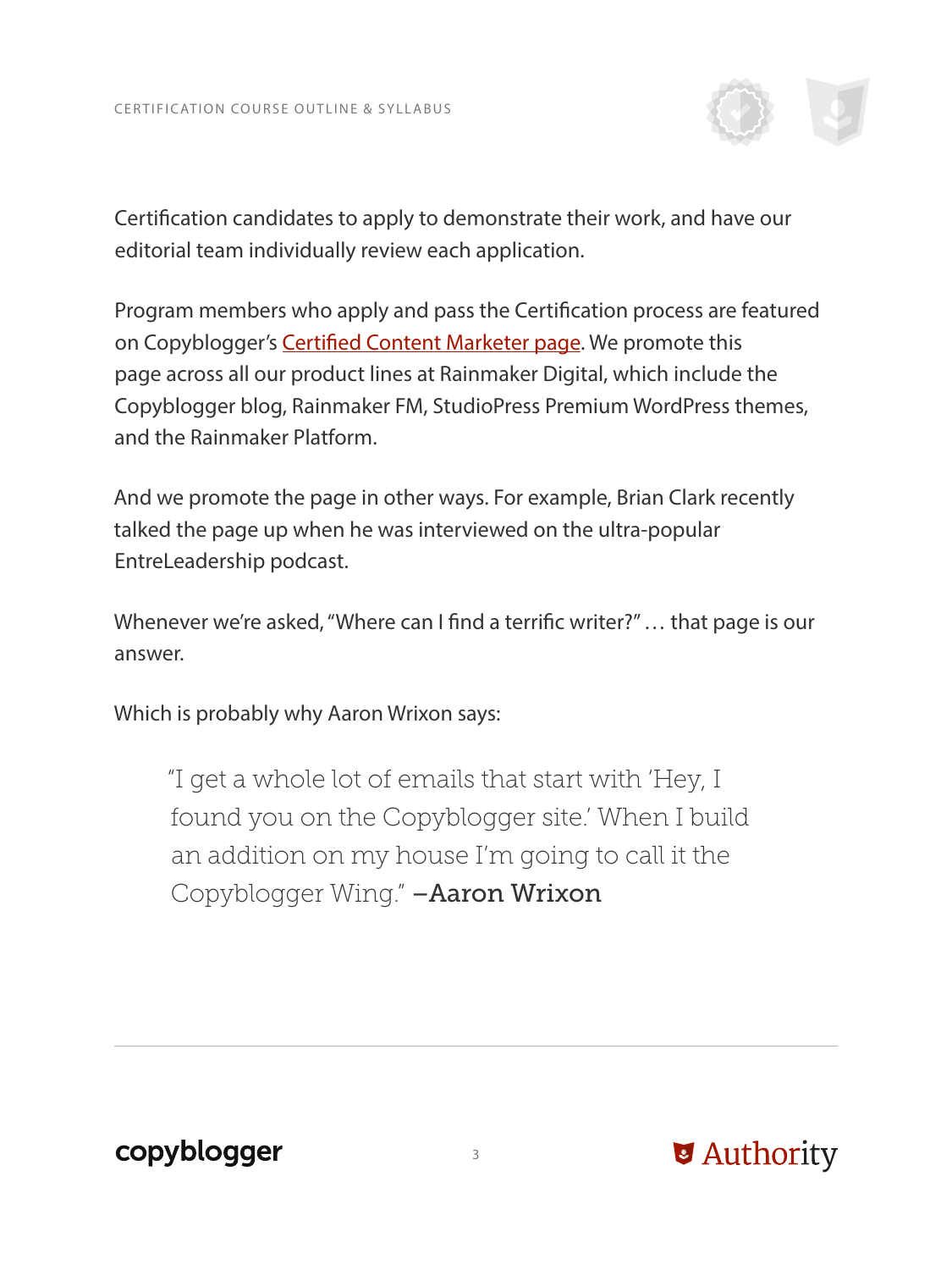

#### What you'll find in this document

This outline and syllabus will let you know what you can expect from the program, how much time it will take to go through the Modules and lessons, and how the Certification process works.

We hope to anticipate and answer any questions you may have so you can make an informed decision about whether to join the program when it opens up next week.

"The education Copyblogger has provided through Authority and the Content Marketing Certification program has helped me further advance my freelance writing career, and the result has been an increase in the quantity and quality of client inquiries. I would highly recommend Authority and the Content Marketing Certification program to anyone who provides content marketing as a service or manages content for their business." –Kristi Hines

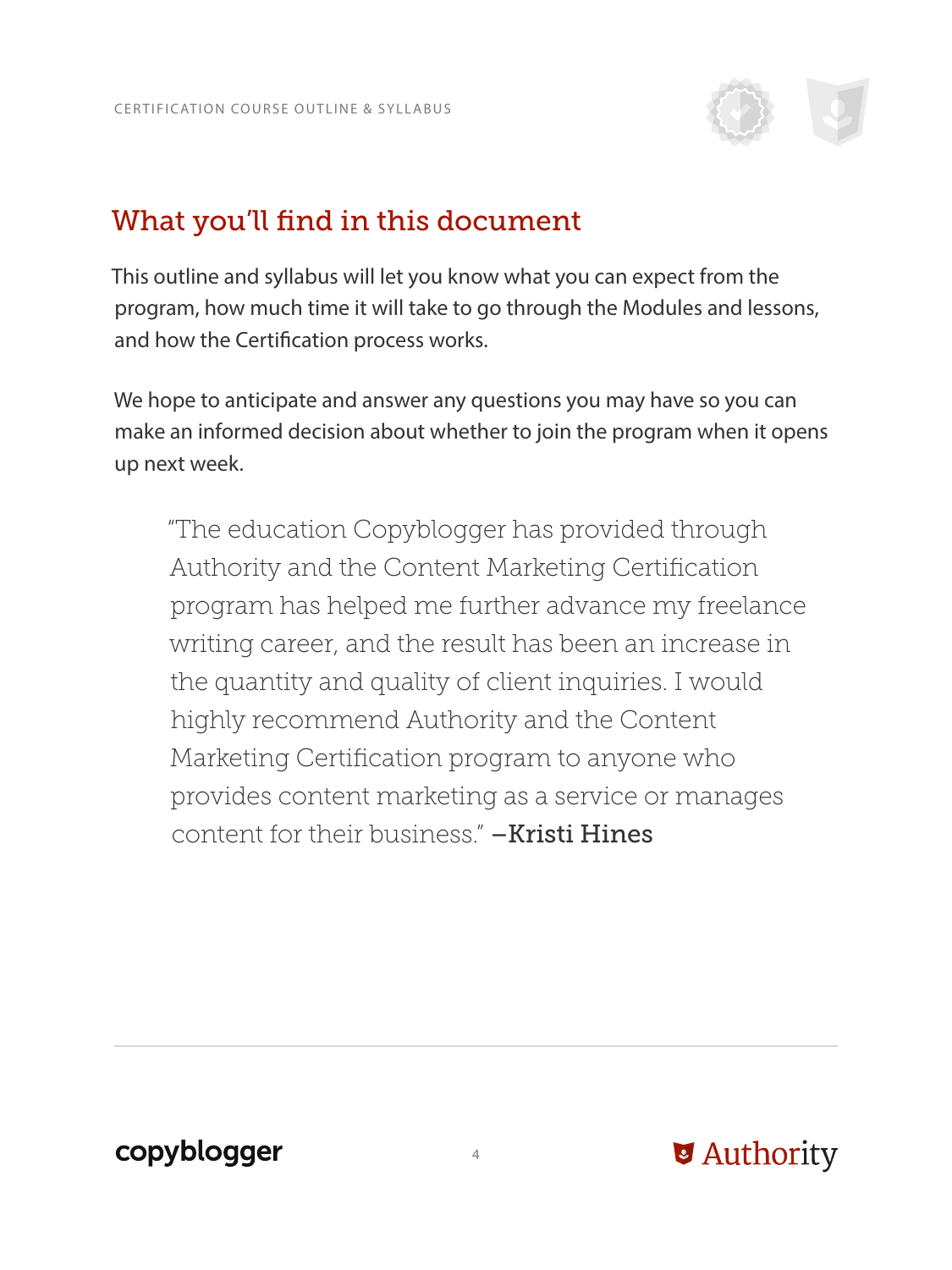

## How we'll help you learn

We recognize that there is more than one learning style, so we've packaged lessons in multiple formats. You'll also have access to materials that help you apply what you've learned in a straightforward way and discover practical tools that can be employed daily.

#### Course syllabus

#### WEEK ONE (MODULES 1 & 2) **Content Strategy and Your Role as a Professional Writer**

- How to market yourself as a content marketer (not just another writer)
- How to position yourself for more clients, more respect, and better pay
- The "belief circles" framework for creating fans and customers
- How to create a rich audience experience for your business and your clients
- A new tool for making yourself an indispensable resource for your clients

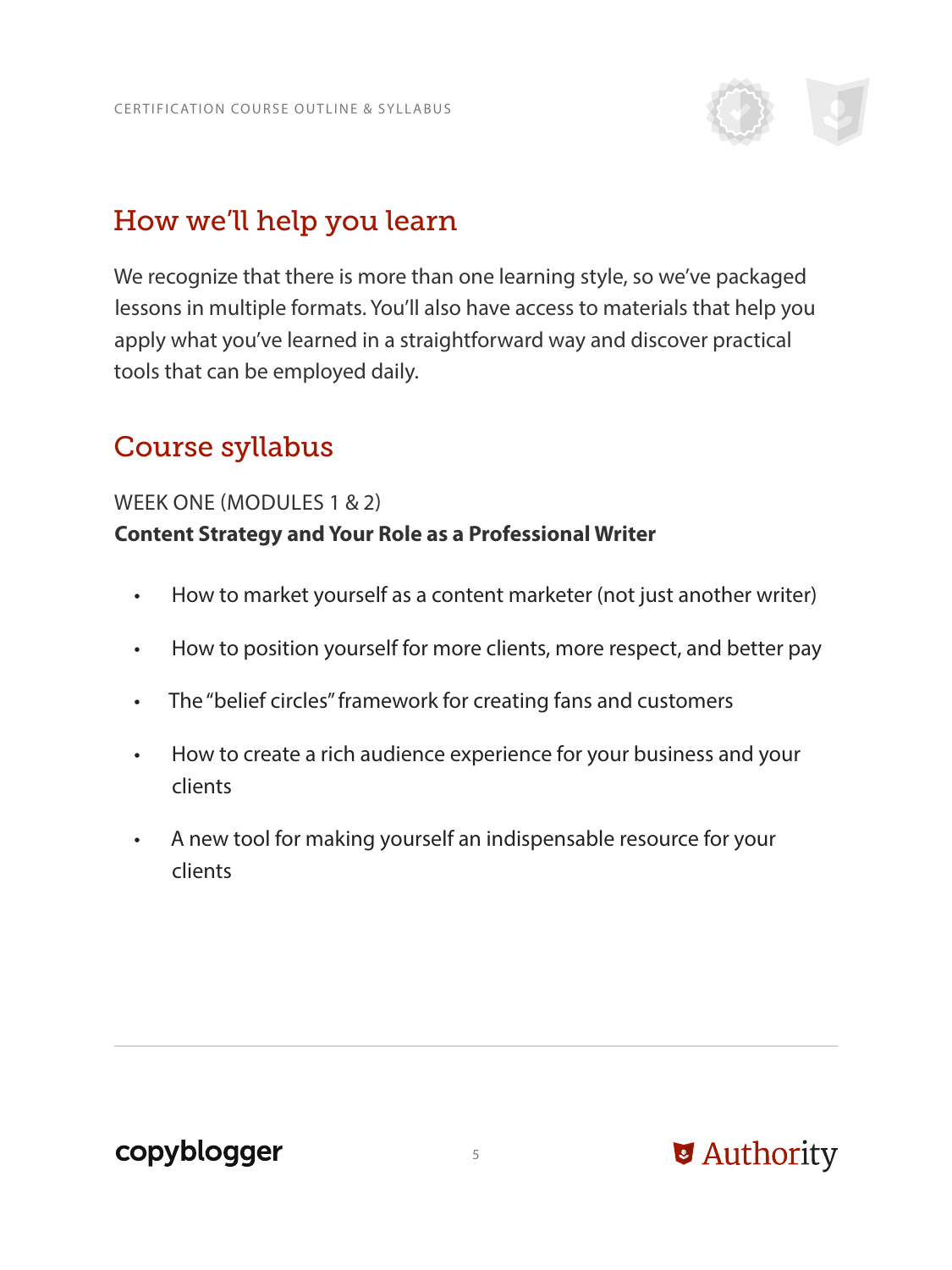

#### WEEK TWO (MODULES 3 & 4)

#### **The Strategic Framework for Success with Content**

- How to build authority for yourself and your clients
- The mindset that makes success possible
- How to widen your network and get attention to your valuable content
- How to authentically connect with influencers without embarrassing yourself
- The real role of authenticity on the web
- 5 steps for turning attention into action and sales

#### WEEK THREE (MODULES 5 & 6)

#### **Mapping the Journey: Crafting a Content Marketing Strategy**

- What the "buyer's journey" is and what the milestones are
- How to unlock the triggers that get clients or customers to buy
- The mapping exercise that none of your competitors are using
- How to handle potentially tricky issues with clients or employers
- How to get the buy-in that lets you move forward with great content

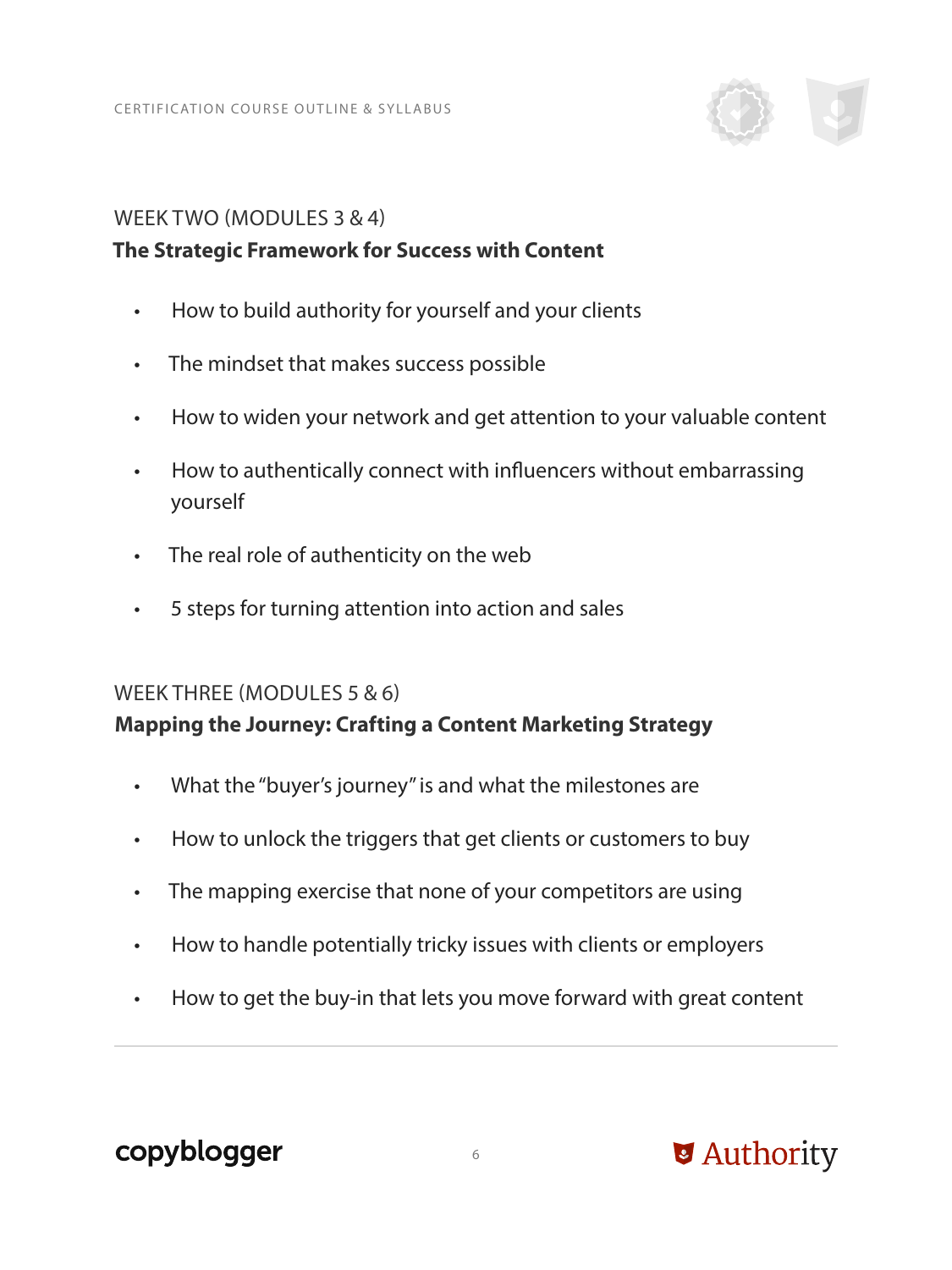

#### WEEK FOUR (MODULES 7 & 8)

#### **The Rubber Hits the Road: The Strategic Content Types**

- How to write content that builds the audience and attracts new leads and prospects
- How to use the "content conveyor belt" to increase traffic and conversion
- The type of content that creates an unbreakable bond with the audience
- How to put together landing pages and other persuasive content that turn "traffic" into customers
- The kinds of content that attract links and widen your network

#### How this program works

After registering, you'll get immediate access to Module 1, so you can dive right in. The next Module will release to your account four days later. You'll gain access to two Modules each week, for a total of four weeks.

This course is self-paced. New Modules are released twice a week, which allows you to work through the lessons at a pace that helps sustain your momentum.

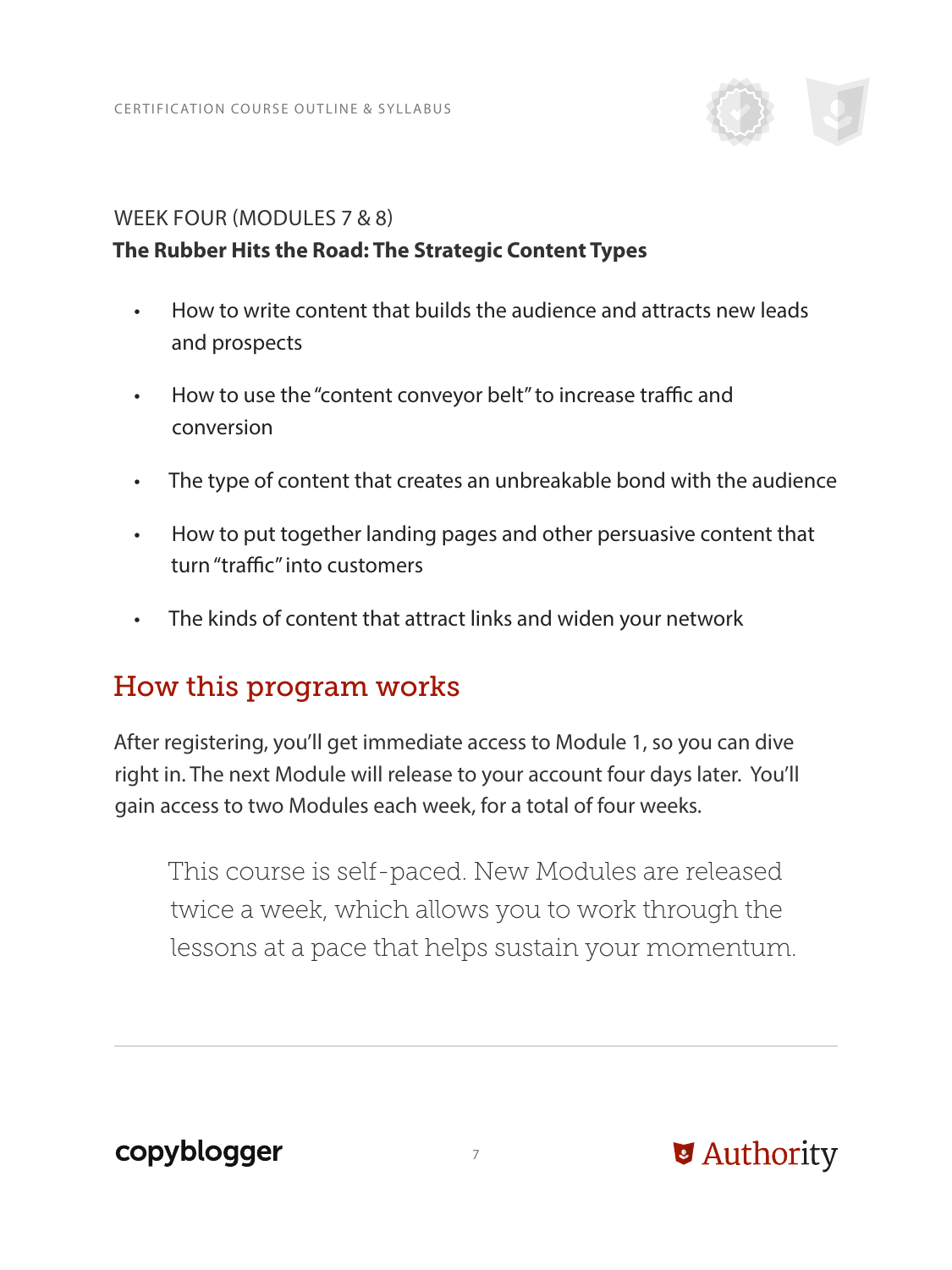

You'll have ongoing access to the materials. If you need to, you can slow things down and take more time to learn — it's completely up to you.

After completing the course, you'll have the opportunity to apply for your Content Marketing Certification. A member of the Copyblogger editorial team will do a thorough review of your submitted work and offer detailed feedback

If you pass, we'll provide you with a badge to display on your website, and we'll list you on our **Certified Content Marketers page.** 

If you don't pass, you can use the feedback you've been given, edit your work, and try again.

"Another thing about the program that's great is the invaluable support and information you get during and AFTER you've completed it." -Trudi Roth

#### How you'll get your questions answered

The Certification program includes access to your teachers, Brian Clark and Sonia Simone (more on them to follow).

You'll be invited to private Q&A Sessions where you will be able to submit detailed questions about what you're learning, the program materials, and your writing business.

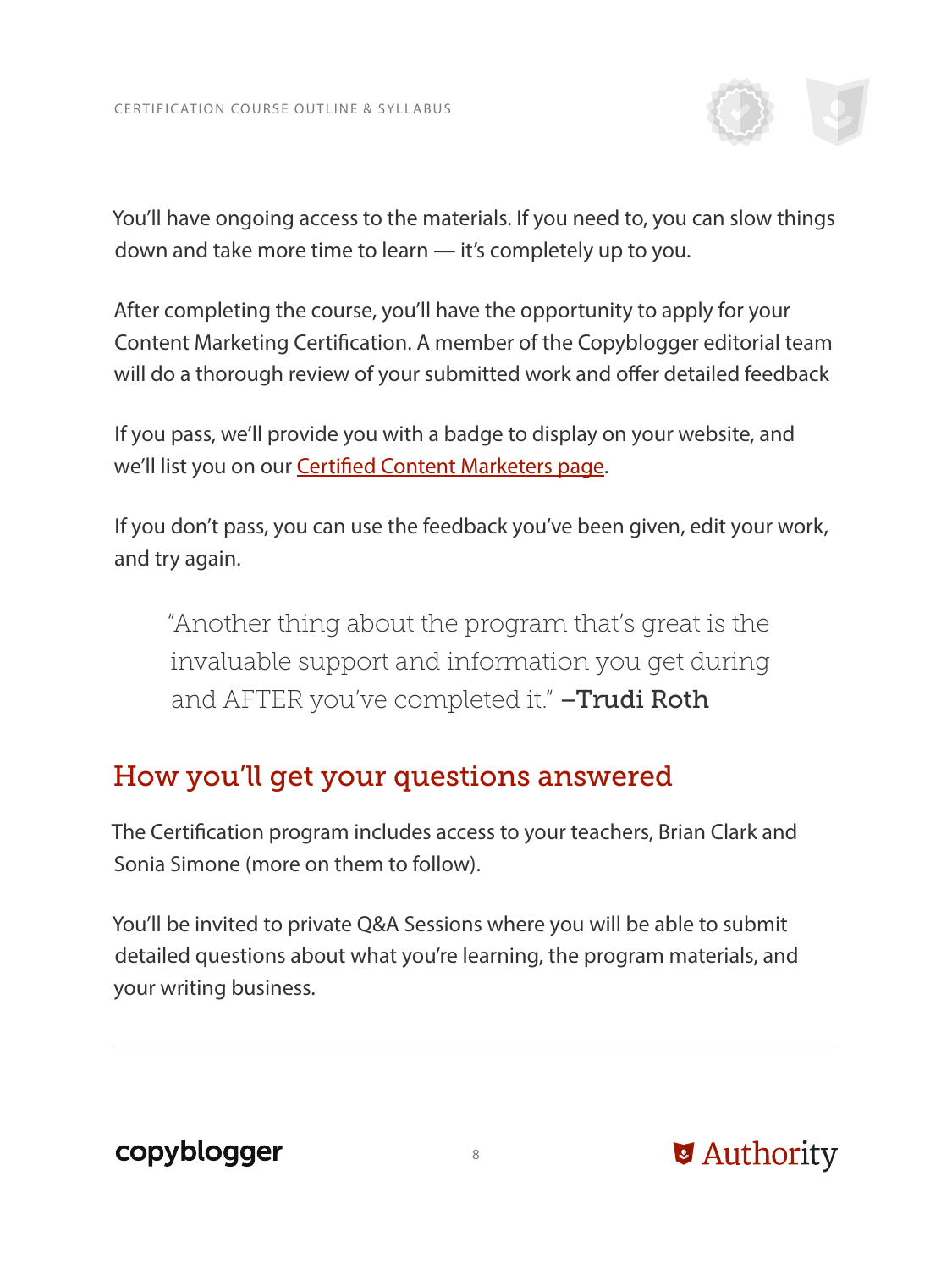

All Q&A Sessions will be recorded, so you can attend live or listen whenever it's convenient for you.

"The most valuable part for me has been the Q&A sessions through Authority and the Certification programs — where I get direct feedback on burning challenges I'm having with my business. It feels like I have my own personal board of advisors. They've transformed the way I view my business, and helped me to think big!" **– Sonia Thompson** 

#### Authority: Your continuing education program

Content marketing is an ever-changing field. Certification program members get one year of full access to our ongoing content marketing training inside Authority.

Every month you'll get:

- Access to in-depth master class sessions on content marketing topics
- The opportunity to apply for and attend live Authority Business Coaching sessions

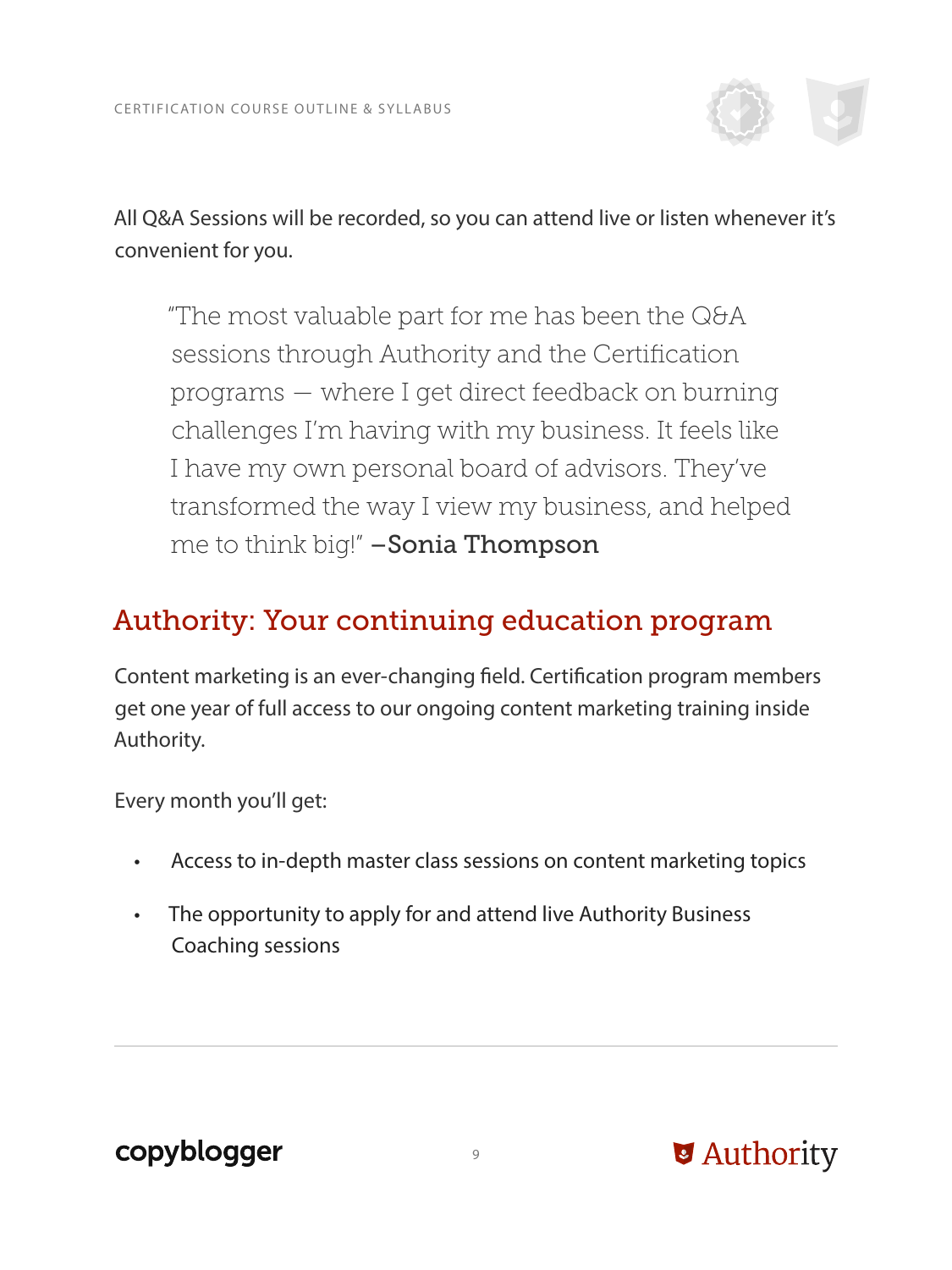

- A place to submit questions for our live Authority Q&A Sessions
- An invitation to attend our Behind the Scenes sessions featuring interviews with successful content marketers from inside and outside our programs

You'll also become part of our Authority community, where working content marketers and online business owners offer support and insights about what's working in the industry right now.

#### We are here for you

We've created a learning environment inside our Certification course and Authority community that will be with you every step of the way.

You can pace yourself and learn in the way that works best for you. You'll never get stuck, because we'll be there to help you and answer any questions you may have.

With our education and guidance, you'll have the support you need to master content marketing strategy and build your profitable writing business.

"Authority and the Certification program have been a game changer in the evolution of my online business.

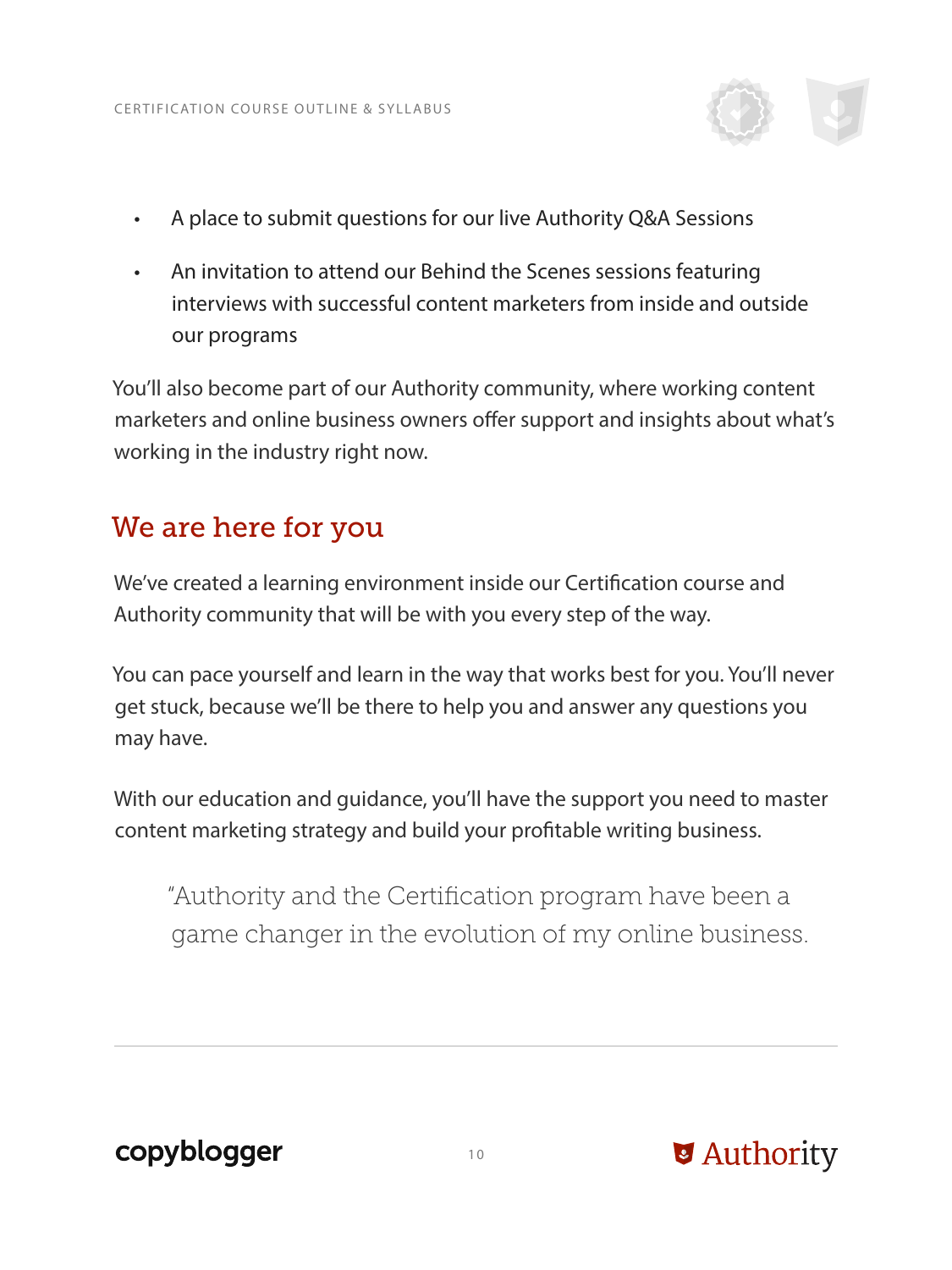

The education combines the right 'big picture' thinking along with actionable items to help me get out of 'learning mode' and into doing more." –Darren DeMatas

#### About your teachers

The Copyblogger Certified Content Marketer program has been developed by content industry leaders — Brian Clark and Sonia Simone.

Not only are they respected in the content marketing and online business world, but they're also caring and down-to-earth teachers who have a gift for making complex topics easy to understand and enjoyable to learn.

# Brian Clark



Brian Clark is a serial entrepreneur based in Boulder, Colorado. He's the founder and CEO of [Rainmaker](http://rainmakerdigital.com/)  [Digital](http://rainmakerdigital.com/) (formerly Copyblogger Media), and the host of the [Unemployable podcast](http://unemployable.com/podcast/).

Brian built three successful service businesses using online marketing techniques before moving to a

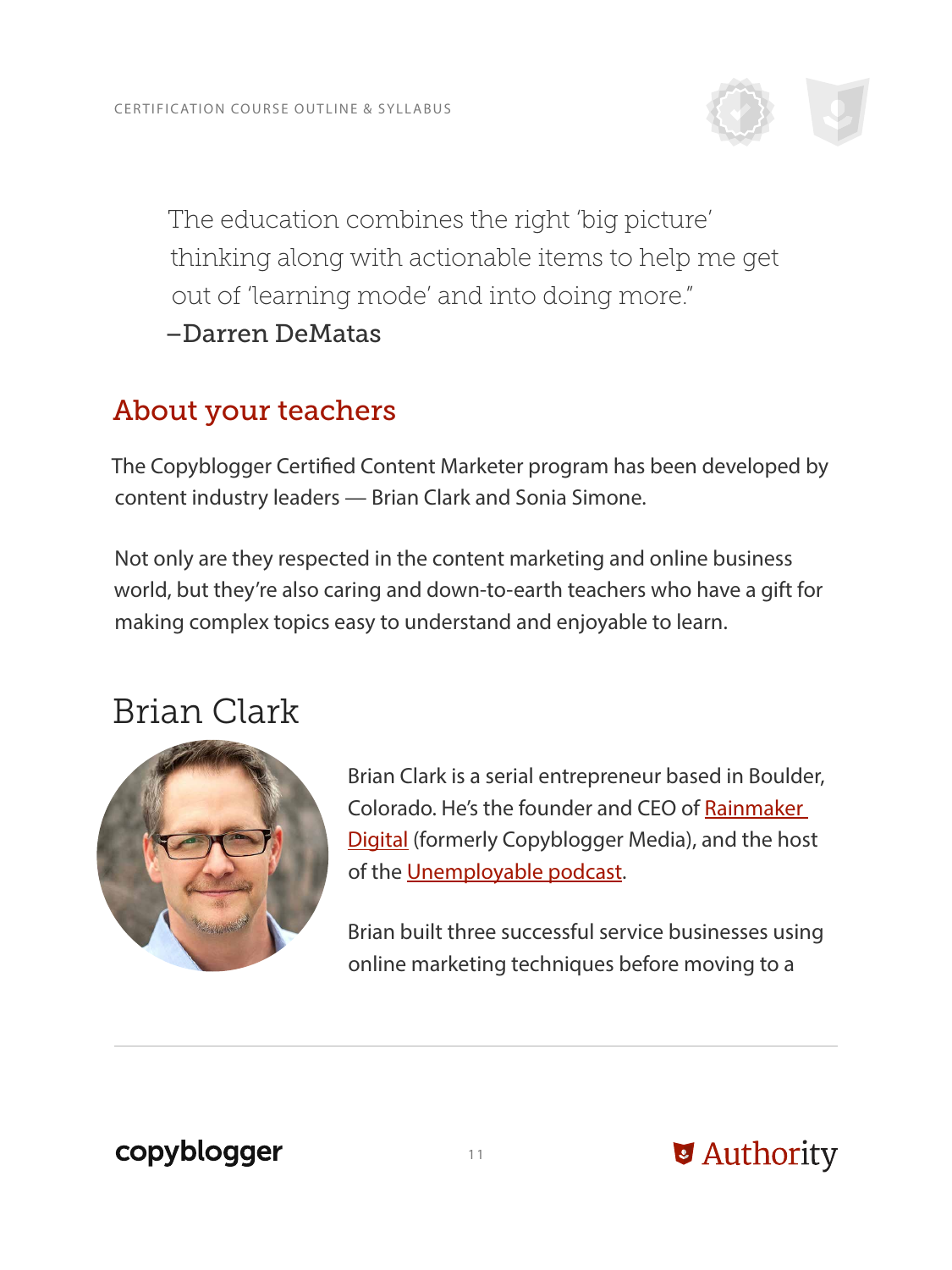

Over the years, we've been fortunate that people say a lot of nice things about Copyblogger and Brian:

- *Advertising Age* ranks Copyblogger as a top marketing blog in its Power150 list.
- *The Guardian* named Copyblogger one of the world's 50 most powerful blogs.
- Technorati says Copyblogger is one of the most popular blogs in the world.
- *Businessweek* says entrepreneurs should follow Copyblogger on Twitter.
- Dun & Bradstreet says Brian is the most influential person to follow on Twitter for small businesses.

Brian has been featured in numerous books:

- *Linchpin* by Seth Godin
- *Meatball Sundae* by Seth Godin



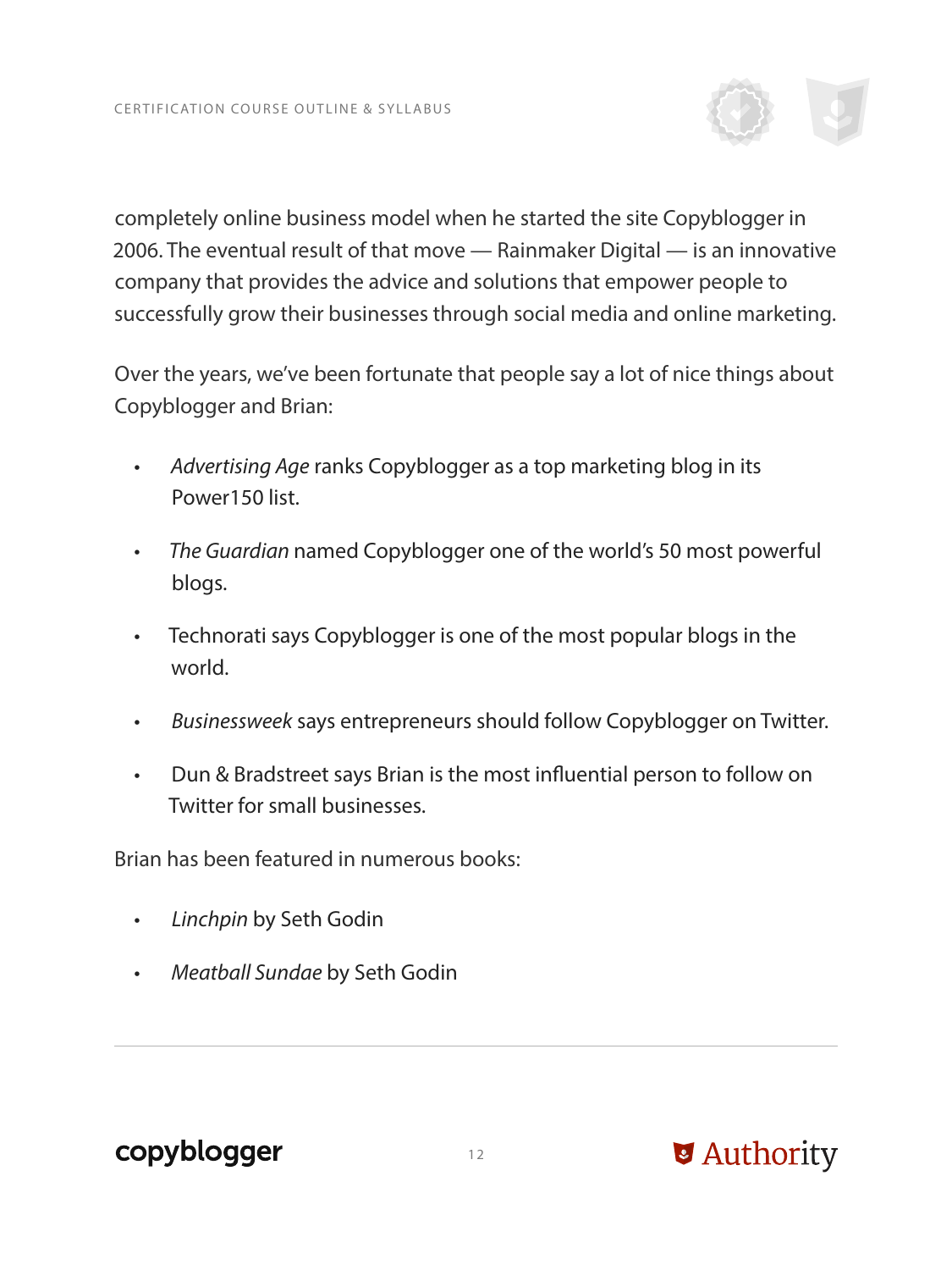

- *Epic Content Marketing* by Joe Pulizzi
- *The Lean Entrepreneur* by Brant Cooper and Patrick Vlaskovits
- *The \$100 Startup* by Chris Guillebeau
- *Trust Agents* by Chris Brogan and Julien Smith
- *Brainfluence* by Roger Dooley
- *The New Rules of Marketing and PR* by David Meerman Scott
- *Free Agent Nation* by Daniel Pink
- *The Education of Millionaires* by Michael Ellsberg
- *Problogger* by Darren Rowse and Chris Garrett
- e*-Riches 2.0* by Scott Fox
- *Gravitational Marketing* by Jimmy Vee and Travis Miller
- *Career Renegade* by Jonathan Fields
- *The Referral Engine* by John Jantsch
- *Platform: Get Noticed in a Noisy World* by Michael Hyatt

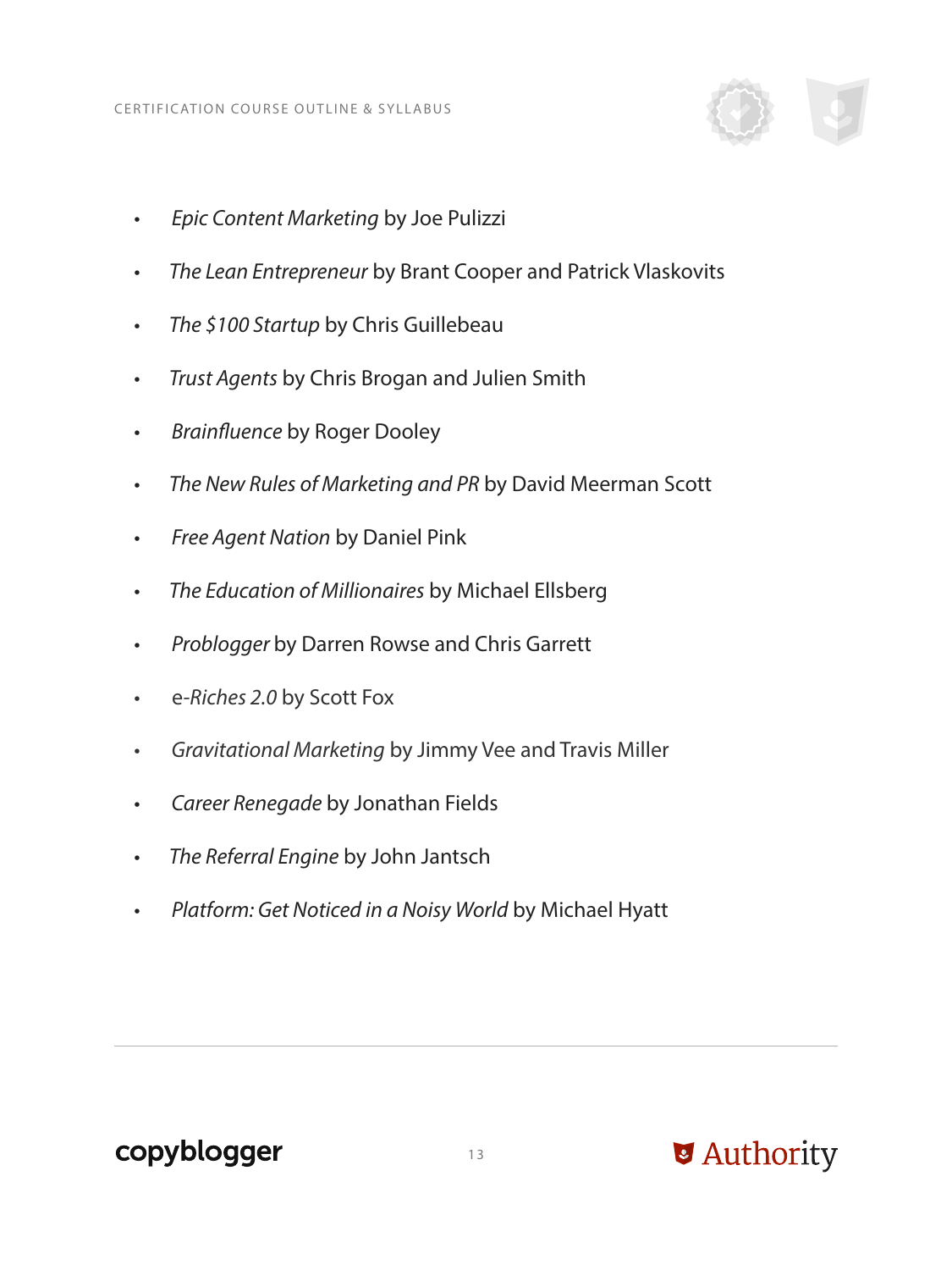

# Sonia Simone



Sonia is a founding partner of Rainmaker Digital, which formed in 2010, and serves as the company's Chief Content Officer. She has an extensive background in traditional marketing, both with startups and in more-established corporate environments.

Sonia is the publisher emeritus of the **Copyblogger blog**, as well as the leader of our bustling virtual community for content marketers, **Authority**.

She hosts two podcasts on the **Rainmaker FM** marketing podcast network:

- [Confessions of a Pink-Haired Marketer,](http://rainmaker.fm/series/pink/) a highly opinionated take on the mindsets and habits of successful folks
- [Copyblogger FM](http://rainmaker.fm/series/lede/), a podcast for and about content marketers

Sonia's marketing philosophy is that a company's marketing is, very simply, the sum total of everything that company communicates to its customers both in words and actions.

Because of this, she considers herself a teacher as much as a marketer. She places the relationship with the audience of prospects and customers above everything else, and that's the approach she teaches our students.

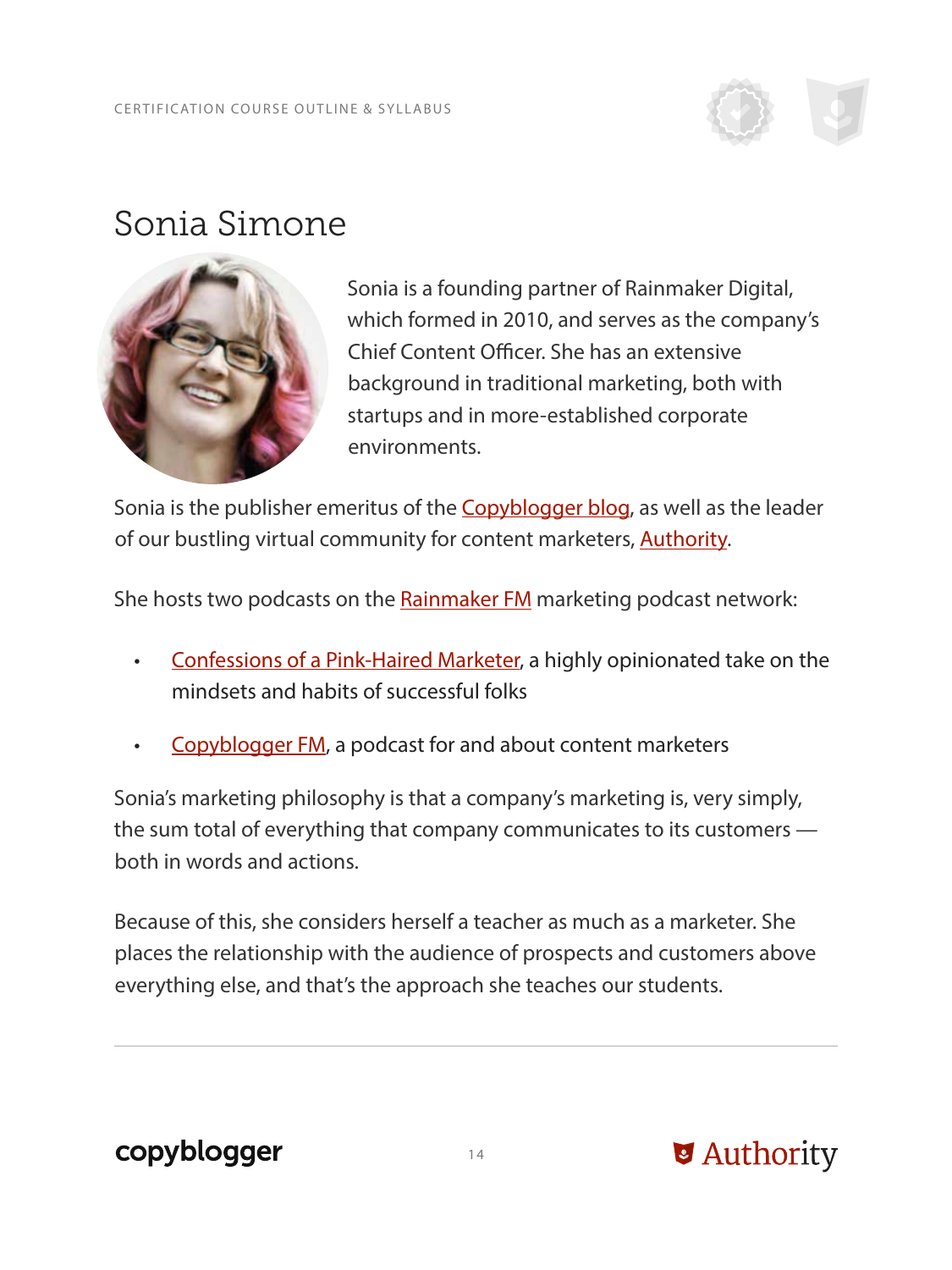

## Here's what our Certification graduates say

#### "Once I did the Certification course, my confidence went through the roof ..."

"A couple of years ago, I decided to change up my freelance business and offer copywriting and content marketing services. But I was a bit terrified. I was pretty new to content marketing and wasn't sure how I would stack up.

But once I did the certification course, my confidence went through the roof. For me, being a Copyblogger Certified Content Marketer is like having a superhero costume complete with ninja-power utility belt.

Because even though I've never positioned myself as a consultant, that's how clients see me. The comments I get are 'You know so much!' or 'You are very impressive!'

I can charge fantastic rates and make my clients happy. Like, I've-just-saved-their-cat happy.

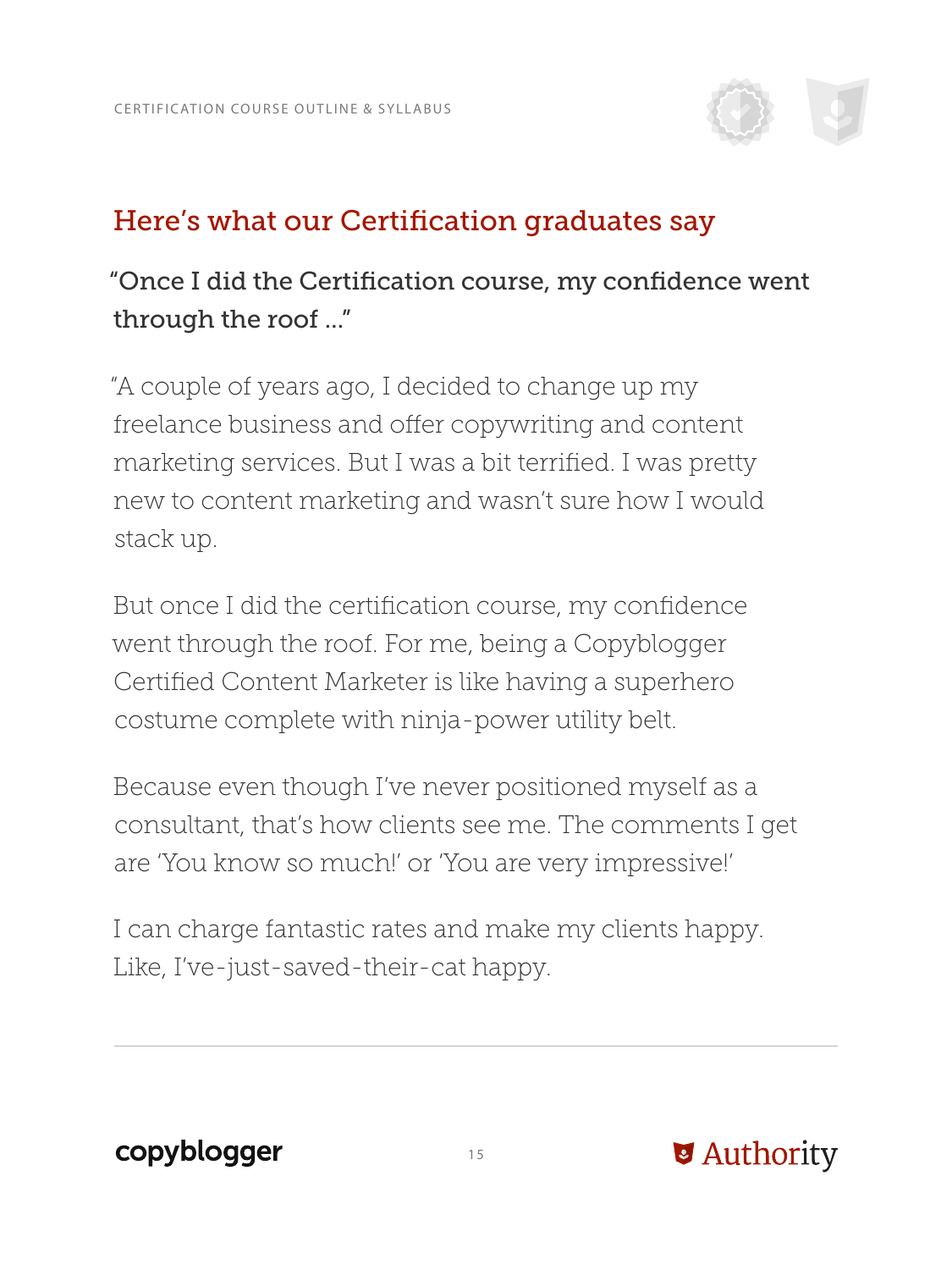

Sonia and Brian have also helped me solve a million little problems in my business, so that alone has been worth the price of admission.

My path hasn't always been easy, but Copyblogger sure has made it a ton easier." –Amy Butcher

# "To survive as a full-time business writer, you need to play a different game. You need to add a new layer of value to your clients."

"Few businesses are looking for 'writers.' And if they do, they are likely to undervalue the work financially. The fact that there's an abundance of freelance writers offering their services doesn't help. To survive as a full-time business writer, you need to play a different game. You need to add a new layer of value to your clients. You need to become a content marketer. And that's where the Certification Course fits in perfectly." –Jelle Annaars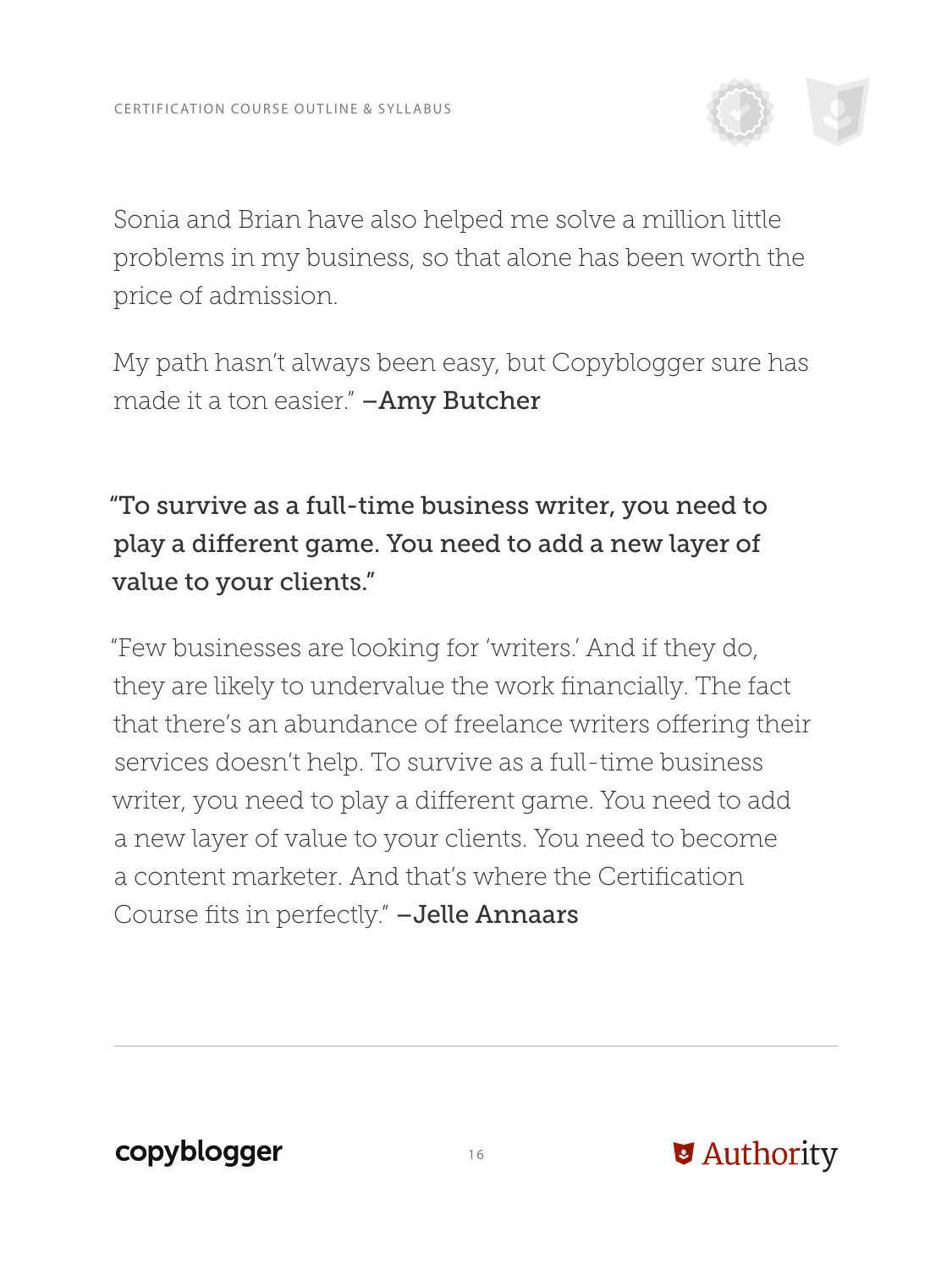

## "The program details how to think like a professional writer and ... also build a solid foundation for a thriving writing business."

"My favorite aspect of the Certification program is the education around the professional writer's mindset, marketing yourself as a writer, and becoming an indispensable resource for your clients. The program details how to think like a professional writer and the extra steps you need to take so you'll not only know how to craft a rewarding audience experience, but will also build a solid foundation for a thriving writing business." –Carin Kilby Clark

# Read our Certified Stories series on Copyblogger

For a behind-the-scenes look at the life of a Certified writer, [read the Certified](http://www.copyblogger.com/category/certified-stories/)  [Stories articles on Copyblogger](http://www.copyblogger.com/category/certified-stories/).

You'll get to know program graduates and learn more about what they've accomplished in their businesses after being awarded a Copyblogger Certified Content Marketer badge.